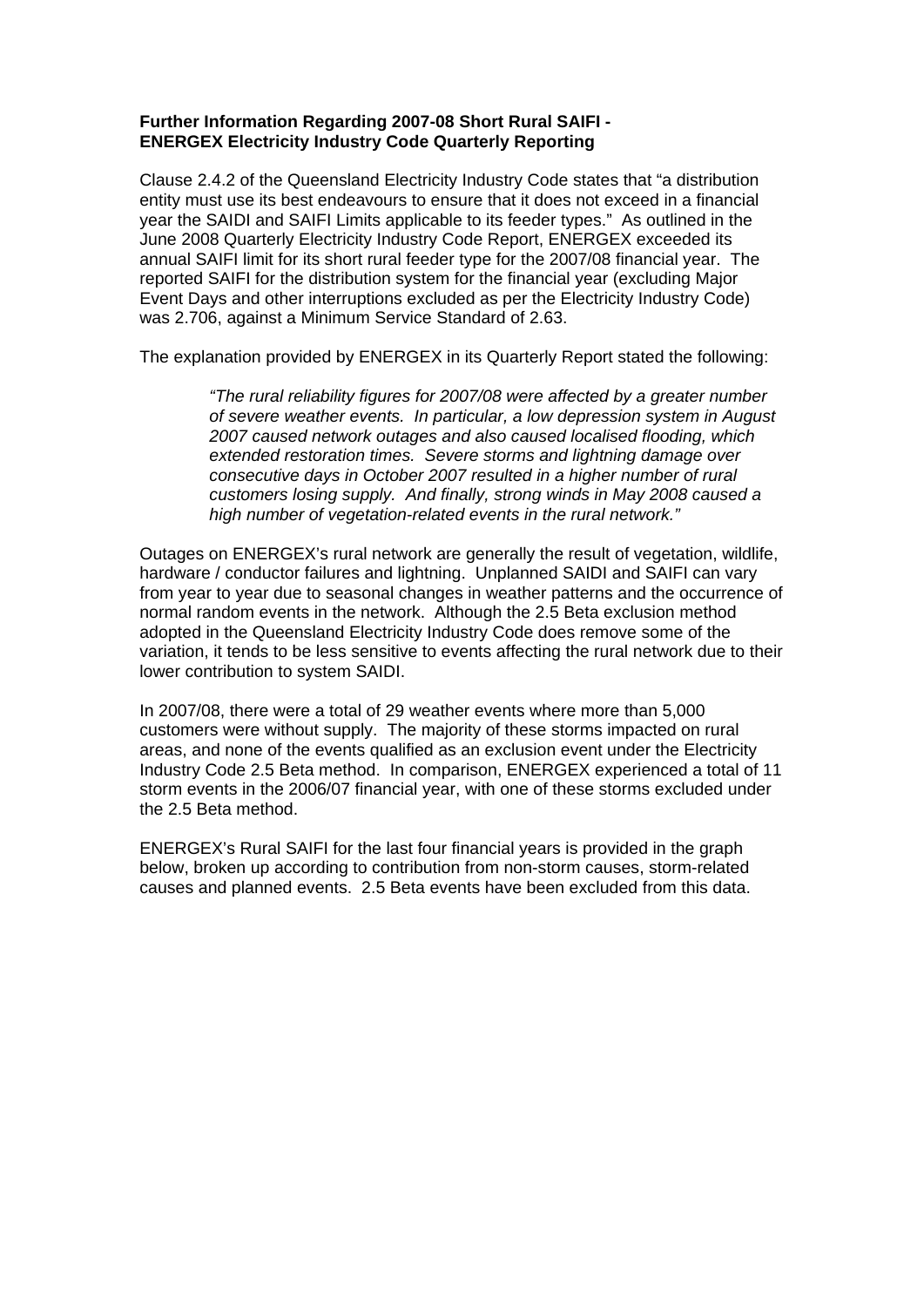

**Figure 1 – Rural SAIFI History** 

As can be seen from the above graph, there is significant variation in rural SAIFI due to storm events each year. For example, rural storm-related SAIFI decreased from 1.224 in 2005/06 to 0.535 in 2006/07, predominantly due to the much milder storm season experienced in 2006/07. The increase in "Planned rural SAIFI" is predominantly due to more accurate reporting of planned events since 2005/06, as well as the increased amount of planned work as a result of ENERGEX's increasing CAPEX and OPEX programs of work. Importantly, the graph also shows an overall improving trend in "Non-Storm" rural SAIFI since 2004/05.

## **PROPOSALS TO IMPROVE RURAL PERFORMANCE**

To allow for the variation in unplanned SAIDI and SAIFI due to seasonal changes in weather patterns and the occurrence of normal random events on the network, ENERGEX targets performance levels below the MSS limits to reduce the risk of non-compliance. ENERGEX must also allow sufficient margin for increases in planned SAIDI / SAIFI due to the increases in the POW capital and operating programs.

ENERGEX aims to limit the risk to 10% probability of exceeding (10PoE), or one in ten years that the Code will be breached. ENERGEX aims to achieve this by assessing the reliability improvement delivered through the base CAPEX and OPEX programs and, through gap analysis between actual performance and targeted performance, develops additional reliability programs to close the gap.

Although ENERGEX continues to strive to improve rural reliability, there is still a significant risk of exceeding the rural Minimum Service Standards in 2008/09 and going forward due to the variability of the weather.

In recent years, ENERGEX has undertaken a number of strategies to reduce the risk of exceeding MSS on the rural network, encompassing both operational and capital works. The most significant of these strategies was the rural reliability response (RRR) program, which commenced in July 2006. The first stage of this program included the following works:

- Installation of more than 130 reclosers on the rural 11 kV network
- Provision of digital remote control to 20 recloser sites
- Installation of 100 additional line fault indicators on the rural 11 kV network